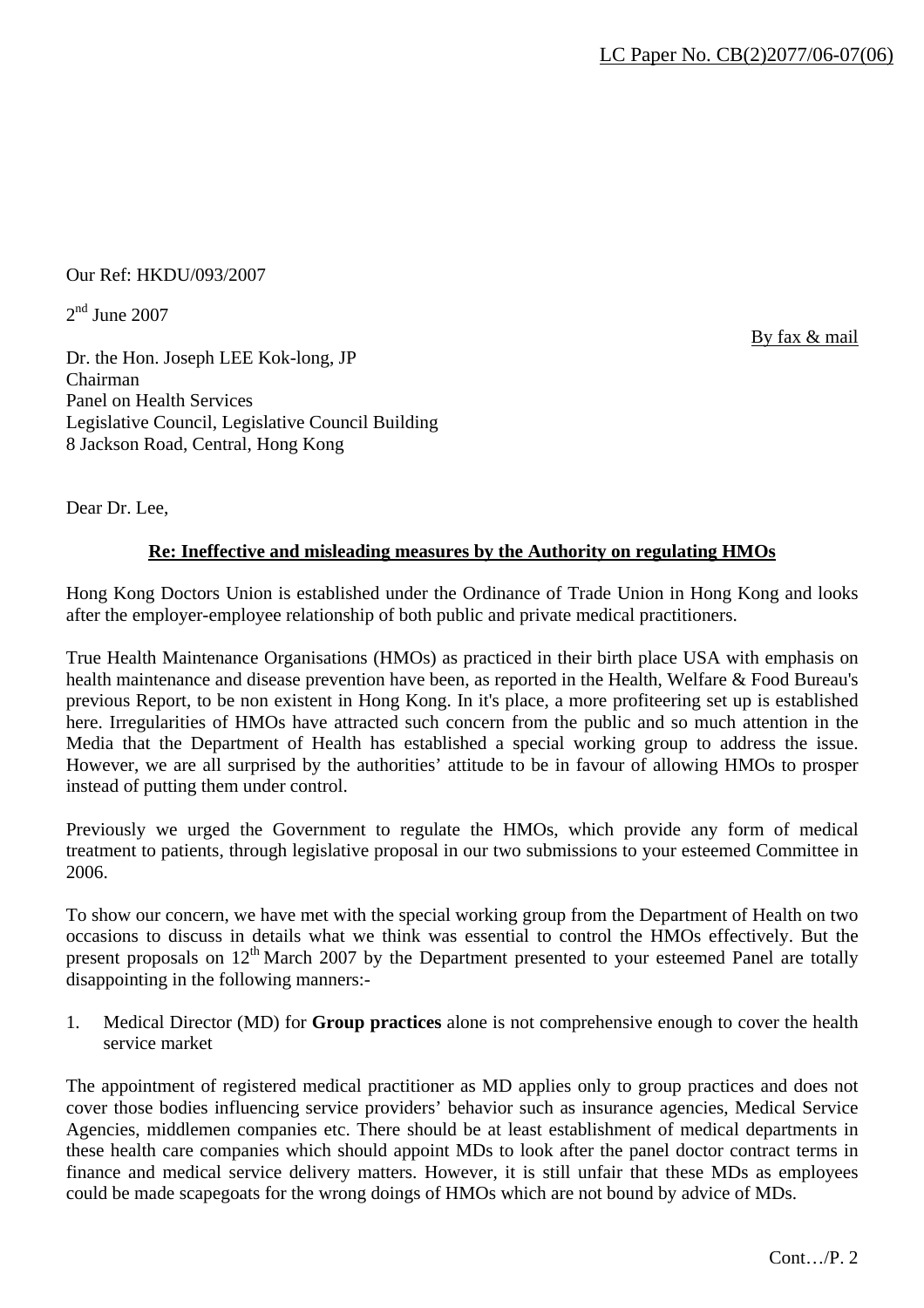#### Our Ref: HKDU/093/2007

We ask the Authority to be sincere and to regulate HMOs by ensuring their ownership to be at least 90% by doctors so that they are accountable to the Medical Council of Hong Kong and in line with the Australia Medical Practice Act 2004 which have proven well to regulate those HMOs.

#### 2. There is **no legal binding** in the present proposal

The appointment of MDs and the setting up a list of group practices that have appointed MDs are only voluntary. There is no punitive measure while those that do not comply may still continue to provide health services. This ineffective measure fails completely to respond to requests for more stringent control of HMOs from medical and dental professional bodies, patients' groups, Consumer Council, Legislative Council members and even certain HMOs in the year of 2006.

In response to the Authority's Proposals on HMOs' regulation in March 2007, our Union has promptly conducted a survey among our members. Until 21<sup>st</sup> of May we have received 286 replies with 96.50% (276/286) of the respondents being not satisfied with the Proposal of MD appointment in Group Practices only, and 97.55% (279/286) of the respondents demanding more stringent and formal legislative control. (Appendix I)

**Our Union would like to introduce a new HMO regulation system with legal binding power for your consideration**. For organizations providing health service either directly or indirectly, at least 90% of the company's shares must be owned by registered medical practitioners. The second requirement is a "**Medical Liaison License"** (MLL) (醫療合作執照) which is renewable annually and issued by the Medical Council of Hong Kong which will examine the applicant's contract terms with its panel doctors.

#### **We believe such system is effective and practical and will attract support from different bodies except Private Profiteering HMOs.**

Hong Kong Doctors Union calls on the Government to stop using false democracy by falsely claiming a division of opinion among various stake holders on the way to regulate HMOs when the most common demand we all made was to ensure at least 90% of HMOs' ownership to be by doctors so that they can be accountable to the Medical Council of Hong Kong. **Only by legislating this requirement together with the registration of HMOs by the licensing mechanism can the health of the public be safeguarded.**

Yours sincerely,

Dr. Ho Ock Ling Thomas Hon. Secretary Hong Kong Doctors Union

Encl.